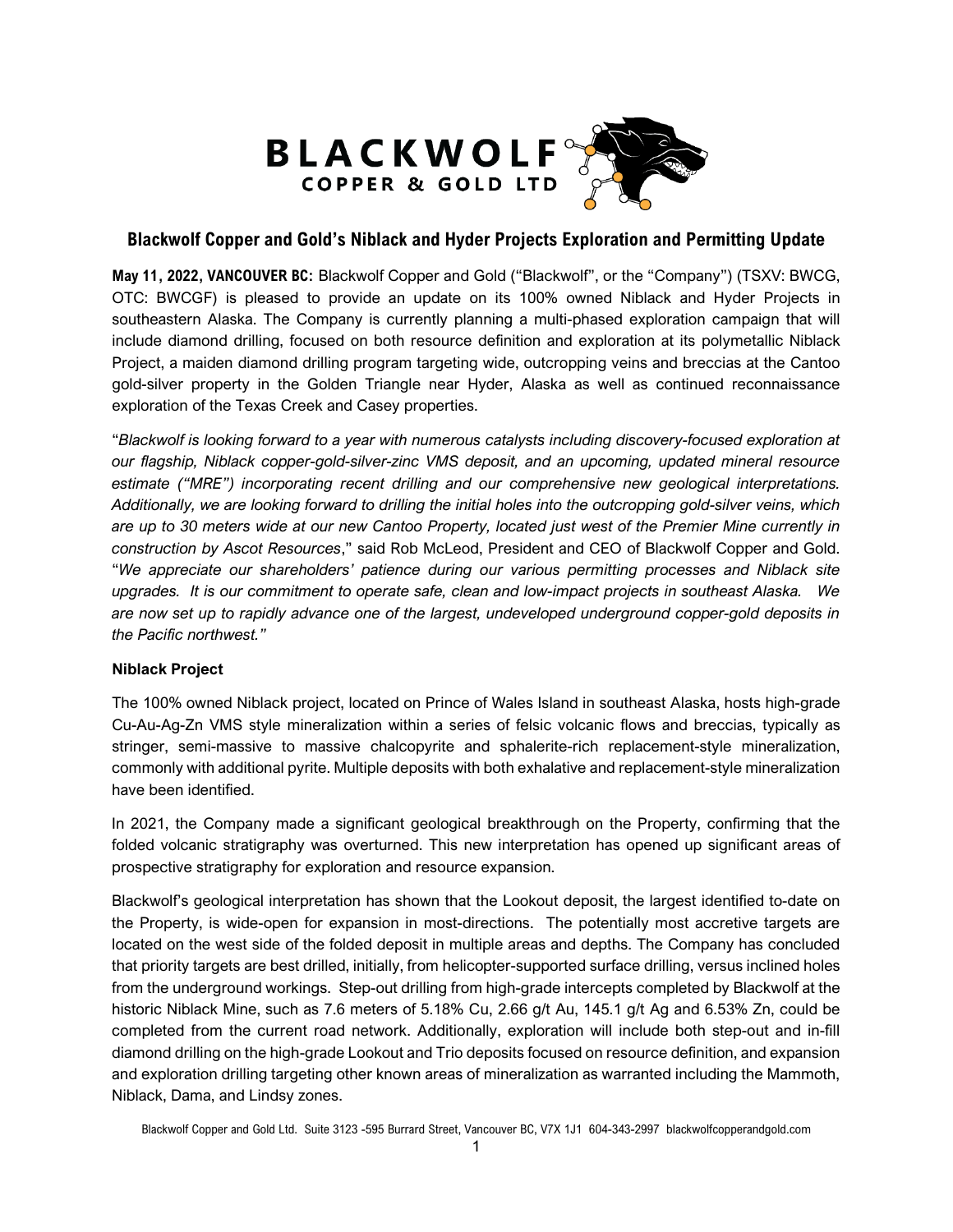The drilling will ideally occur in multiple phases, split approximately 50/50 between resource definition/expansion and exploration. In addition, surficial exploration including geological mapping, high resolution drone imagery, prospecting, and geophysical surveys will be conducted to assess for additional targets on un/underexplored portions of the Property.

Currently, the Lookout and Trio deposits host 5.6 million tonnes of Indicated Resources averaging 0.95% Cu, 1.75 g/t Au, 29.52 g/t Ag and 1.73% Zn, with additional Inferred Resources of 3.4 million tonnes of 0.81% Cu, 1.32 g/t Ag, 20.10 g/t Ag and 1.29% Zn. A higher-grade core of Indicated Resources hosts 1.2 million tonnes averaging 1.7% Cu, 3.2 g/t Au, 62.6 g/t Ag and 3.8% Zn on the Lookout Zone. Refer to disclosure below for further details on the Company's current NI 43-101 Mineral Resources Estimate. Subsequent to this estimate, there have been multiple rounds of expansion and exploration drilling, including at the highgrade old mine area drilled by Blackwolf. These rounds of drilling as well as comprehensive geological remodeling using the new, overturned stratigraphic interpretation, will be included in an updated MRE. The Company has engaged Independent Qualified Persons Gilles Arsenault, P.Geo and Andrew Hamilton, P.Geo., to complete the new MRE and technical report, expected to be completed by early Q3 2022.



Figure 1. Lookout deposit and select intercepts where mineralization is open along strike or dip.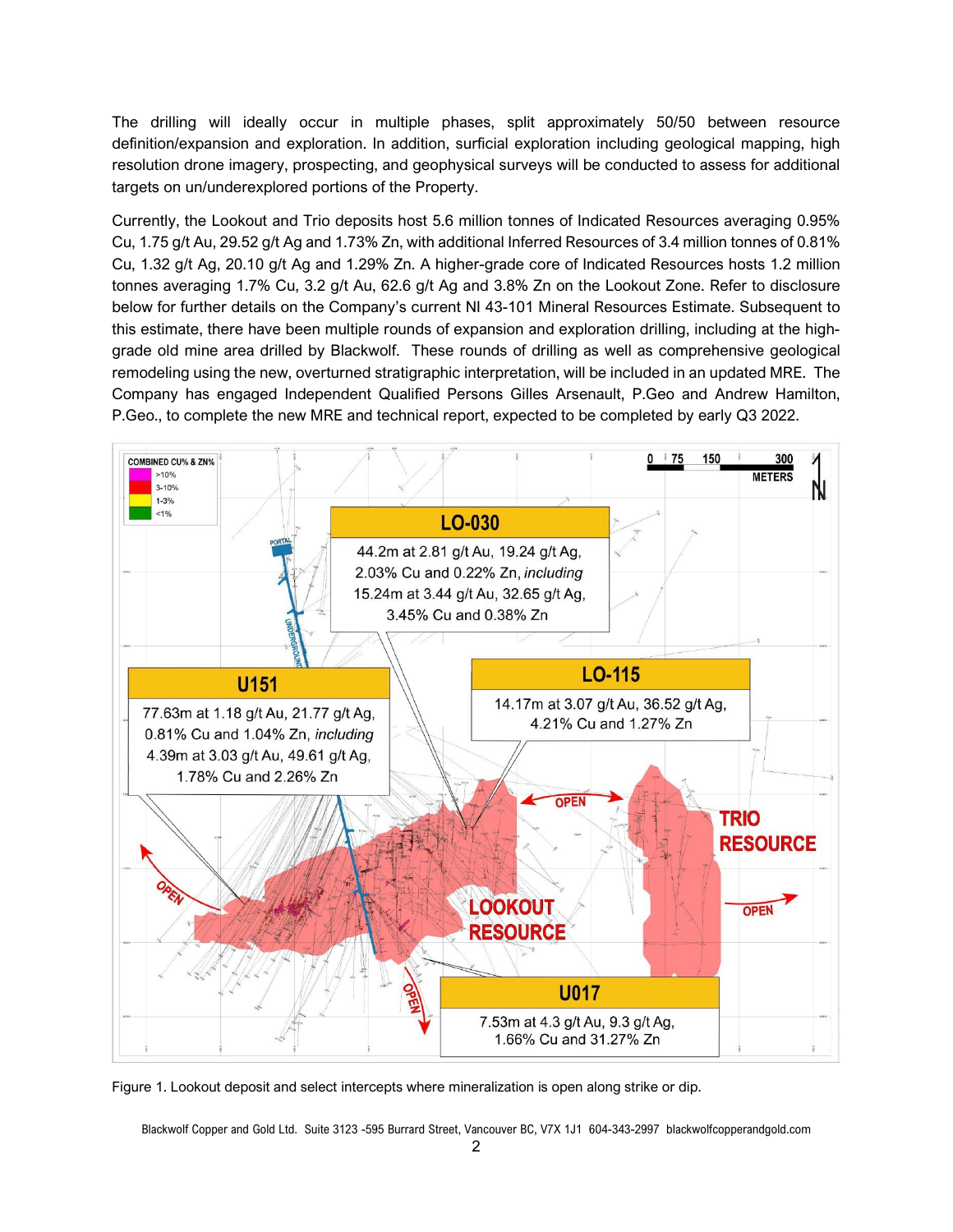Blackwolf is expecting imminent receipt of surface exploration permits for the Company's US Federal Claims at the Niblack Property. Additionally, the Company has patented mineral claims covering the key portions of the Property. While waiting for drilling permits, the Company has completed significant site maintenance and upgrades at Niblack. Permits have been received for a new land-based tent camp to support exploration and development efforts as well as cleanup of historic sites such as old structures, a barge camp, dilapidated core storage and old fuel tanks have been completed. Additionally, corroded pilings on the barge landing were replaced and needed repairs to the dock were completed.

## **Hyder Properties**

Acquired through staking in 2021, Blackwolf has 100% interest in its Hyder Properties which are comprised of three claim groups (Texas Creek, Cantoo, and Casey), totaling 3,874 hectares across 474 Federal Mining claims. These properties are located on the Alaskan side of the Golden Triangle, northwest of the village of Hyder and tidewater. The properties are located south of the past-producing Granduc Copper and Scottie gold mines and due west of the past-producing Premier, Big Missouri and Silver Coin gold-silver mines. Several small, historic producers and exploration prospects are located on Blackwolf's claims. The claims are underlain by regionally prospective Lower Hazelton volcanics and coeval Texas Creek polyphase, dioritic intrusions. Very limited modern exploration has been performed in the area, with virtually none in the last 25 years.

Planned exploration on the Hyder properties will include geologic mapping/prospecting, and a regional scale LiDAR survey followed by diamond drilling.



Figure 2. E-W Cross-section of Cantoo showing planned relative to historic workings and high-grade Au, Ag, & Cu samples.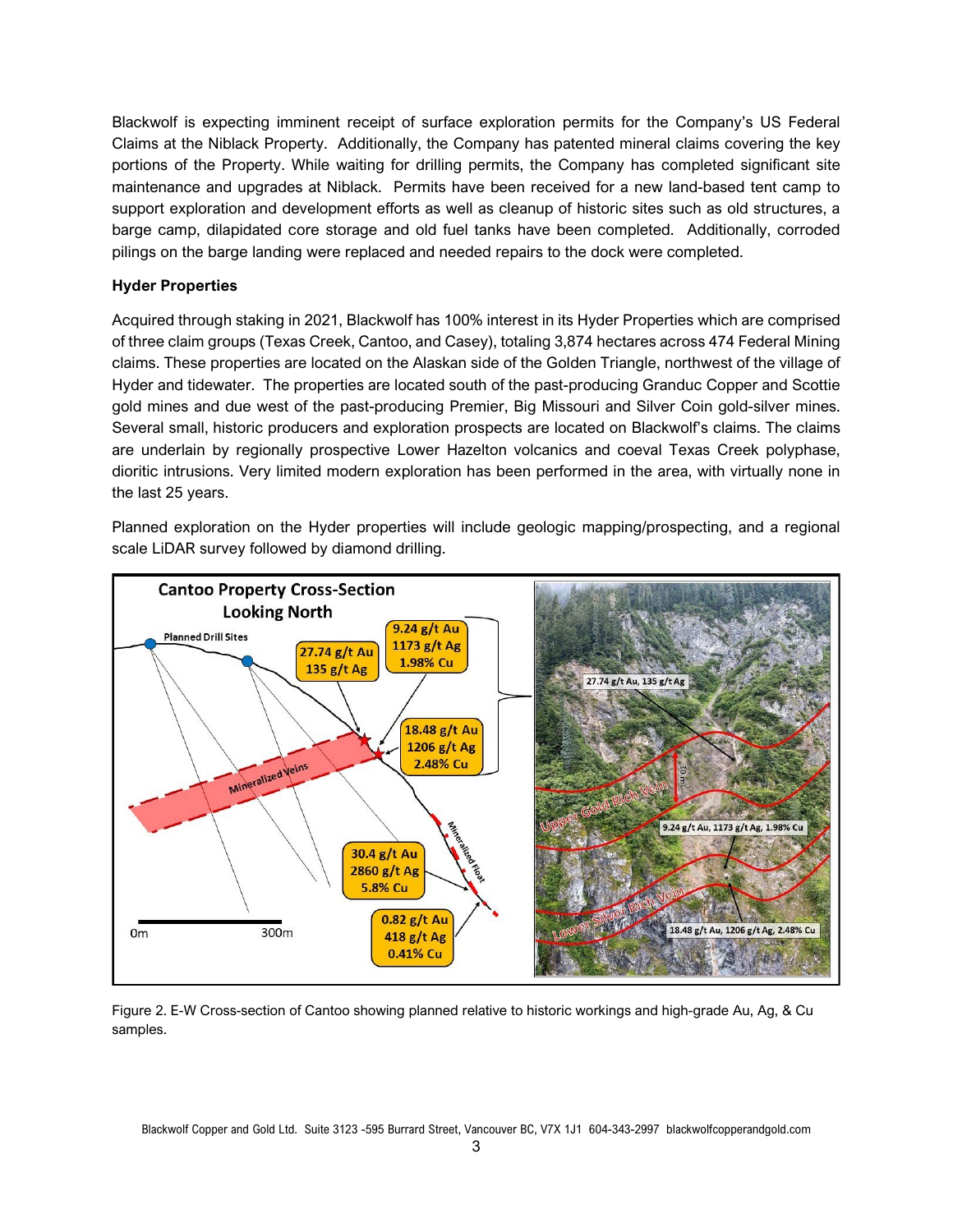### **Cantoo Property**

The Cantoo Property is located due east of the Premier, Silver Coin and Premier deposits currently in development by Ascot Resources and likely part of the same metallogenic system. Historic, direct shipping mining and exploration work focused on at least two wide, shallow southeast dipping vein structures up to 30 meters in true thickness. Previously announced sampling by Blackwolf included samples up to 30.4 g/t Au, 2,860 g/t Ag, 5.8% Cu, and 8.81% Zn<sup>(1)</sup>.

Exploration on the Cantoo Property in 2022 will include geologic mapping, prospecting, soil sampling and a maiden 2,000-meter drill program targeting the high-grade vein occurrences. Subject to receipt of drill permits expected soon, diamond drills would be set up above cliffs where the veins/breccias are observed to outcrop on a steep slope; these veins were historically accessed using aerial tramlines from the bottom.

## **Texas Creek Property**

The Texas Creek claim block is located approximately nine kilometers east of Cantoo and covers a series of historic prospects and showings. Exploration of Texas Creek in 2022 will focus on follow up geologic mapping and detailed sampling on the high-grade occurrences with a purpose to define drill targets for late 2022/2023.

The source of very-high grade historic electrum veins will continue to be a focus for Blackwolf. In the 1930s, prospectors and miners tunneled through glacial ice to explore for a local source, eventually identifying mineralization that is similar in style of veins that have been historically and currently mined at the Brucejack and Premier deposits. The glacial ice sheet, located near the summit of a mountain, has significantly melted since the 1930s. Work by the Company during 2021 identified high-grade veins, including a grab sample that returned 10.05 g/t Au and 7,910 g/t Ag. A cool spring and summer in the Golden Triangle resulted in the previous winters snowpack not fully melting over the priority target area of veins that were identified by the glacier miners.

## **Casey Property**

The Casey Property is located approximately one kilometer south of Texas Creek and is unexplored. Initial prospecting and mapping will be performed on the project in 2022 with a focus on historic high-grade occurrences including the Casey (individual samples of 5 g/t Au, 62.4 g/t Ag, 0.1% Cu, & 29.5% Zn) and Engineer (samples up to 26.3 g/t Au and 366.9 g/t Ag)(2).

- *(1) Refer to the Company's News Release dated February 23, 2022. Available on Blackwolf's Website*
- *(2) Refer to the Company's News Release dated July 6, 2021. Available on Blackwolf's Website*

#### **Exploration Permitting**

As discussed, Permit applications for planned work on both the Niblack and Hyder projects have been submitted to the US Forest Service. Both applications have completed the environmental review and public scoping process and the Company anticipates the receipt of a Decision Memo regarding the projects shortly.

#### **Qualified Persons**

The Qualified Person(s) under NI 43-101 for the Company are Jodie Gibson, P. Geo, Vice-President of Exploration and Robert McLeod, P. Geo, President, and CEO. Both Mr. Gibson and Mr. McLeod have reviewed and approved the technical content of this release.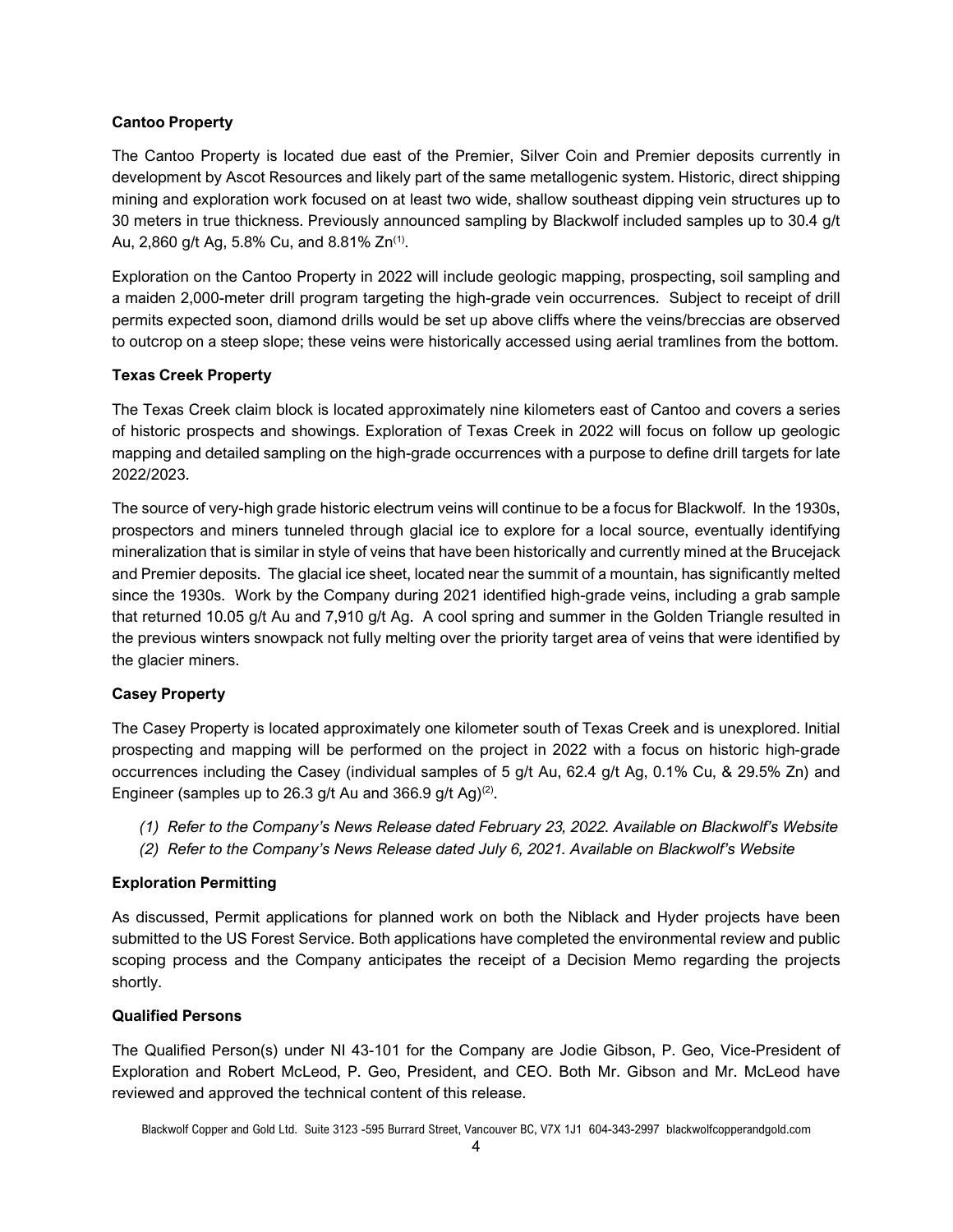# **About Blackwolf Copper and Gold**

Blackwolf's founding vision is to be an industry leader in transparency, inclusion and innovation. Guided by our Vision and through collaboration with local and Indigenous communities and stakeholders, Blackwolf builds shareholder value through our technical expertise in mineral exploration, engineering and permitting. The Company holds a 100% interest in the high-grade Niblack copper-gold-zinc-silver VMS project, located adjacent to tidewater in southeast Alaska as well as the Cantoo, Casey, and Texas Creek gold-silver and VMS properties in southeast Alaska. For more information on Blackwolf, please visit the Company's website at [www.blackwolfcopperandgold.com.](http://www.blackwolfcopperandgold.com/)

### **ON BEHALF OF THE BOARD OF DIRECTORS**

*"Robert McLeod"* Robert McLeod, P.Geo

President, CEO and Director

#### *For more information, contact:*

| <b>ROB MCLEOD</b>     | <b>LIAM MORRISON</b>  |
|-----------------------|-----------------------|
| 604-617-0616 (Mobile) | 604-897-9952 (Mobile) |
| 604-343-2997 (Office) | 604-343-2997 (Office) |
| rm@bwcg.ca            | Im@bwcg.ca            |

Neither the TSX Venture Exchange nor its Regulation Services Provider (as that term is defined in the policies of the TSX Venture Exchange) accepts responsibility for the adequacy or accuracy of this release.

#### **CAUTIONARY NOTE REGARDING FORWARD-LOOKING STATEMENTS**

*This release includes certain statements and information that may constitute forward-looking information within the meaning of applicable Canadian securities laws. Forward-looking statements relate to future events or future performance and reflect the expectations or beliefs of management of the Company regarding future events. Generally, forward-looking statements and information can be identified by the use of forward-looking terminology such as "intends" or "anticipates", or variations of such words and phrases or statements that certain actions, events or results "may", "could", "should", "would" or "occur". This information and these statements, referred to herein as "forward*‐ looking statements", are not historical facts, are made as of the date of this news release and include without limitation, *statements relating to the historic Niblack mine's potential to be a new resource area and the Company's future objectives and plans. Forward*‐*looking statements involve numerous risks and uncertainties, and actual results might differ materially from results suggested in any forward-looking statements. These risks and uncertainties include, among other things, market volatility; the state of the financial markets for the Company's securities; fluctuations in commodity prices and changes in the Company's business plans. In making the forward looking statements in this news release,*  the Company has applied several material assumptions that the Company believes are reasonable, including without *limitation, that the Company will continue with its stated business objectives and its ability to raise additional capital to proceed. Although management of the Company has attempted to identify important factors that could cause actual results to differ materially from those contained in forward-looking statements or forward-looking information, there may be other factors that cause results not to be as anticipated, estimated or intended. There can be no assurance that such statements will prove to be accurate, as actual results and future events could differ materially from those anticipated in such statements. Accordingly, readers should not place undue reliance on forward-looking statements and forward-*

Blackwolf Copper and Gold Ltd. Suite 3123 -595 Burrard Street, Vancouver BC, V7X 1J1 604-343-2997 blackwolfcopperandgold.com